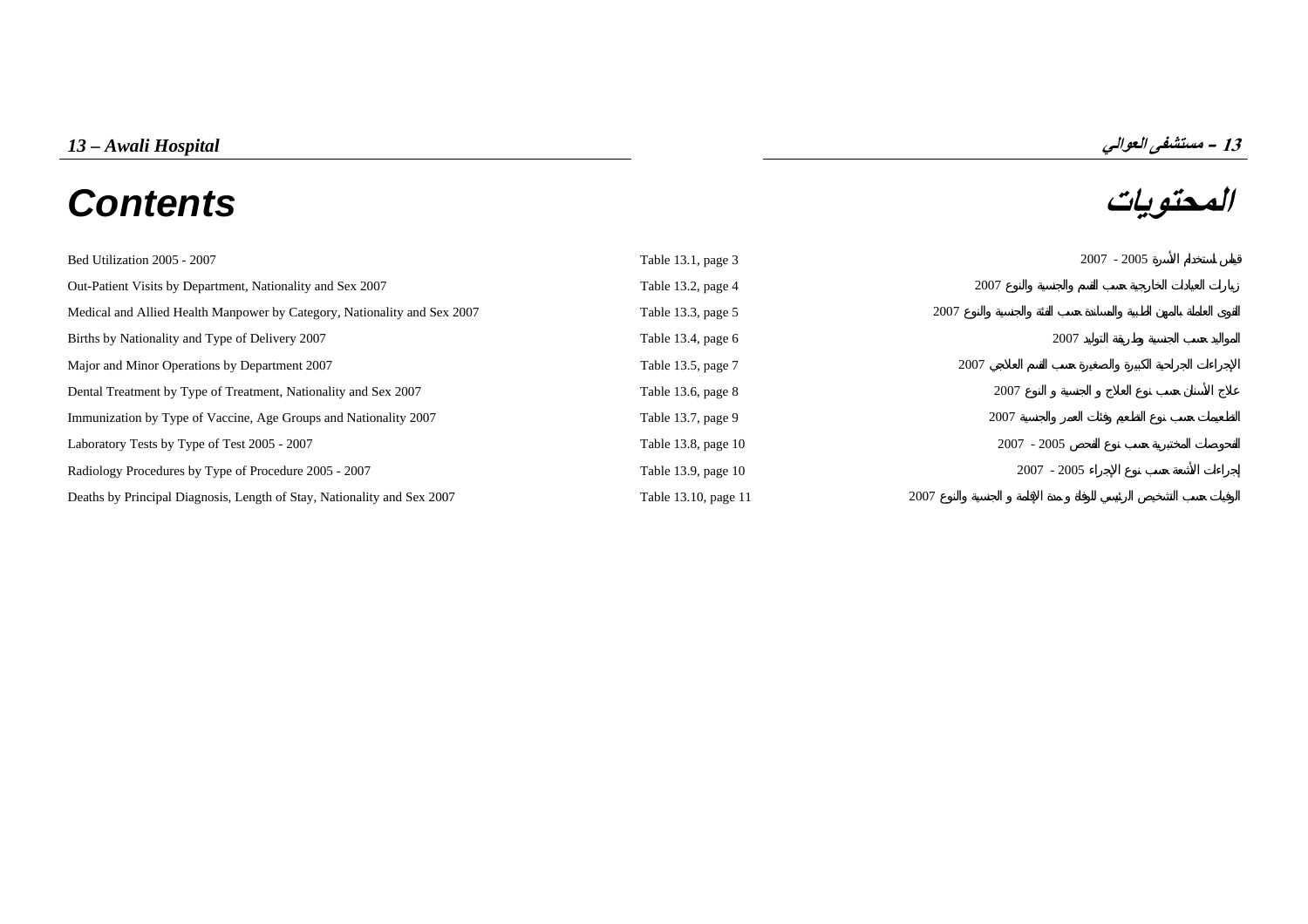## **Table 13.1 2007 - 2005Bed Utilization 2005 - 2007**

<span id="page-1-0"></span>

| <b>Description</b>      | 2007   | 2006   | 2005   |
|-------------------------|--------|--------|--------|
| Total admissions        | 942    | 836    | 1,023  |
| Total discharges        | 940    | 836    | 1,023  |
| Number of beds          | 28     | 28     | 28     |
| Bed days available      | 10,220 | 10,220 | 10,220 |
| Patient days-overnight  | 794    | 798    | 818    |
| Patients days $<$ 1 day | 42     | 97     | 205    |
| Total patients days     | 836    | 895    | 1,023  |
| Bed occupancy rate      | 8.2    | 8.8    | 10.0   |
| Turnover rate           | 33.6   | 29.9   | 36.5   |
| Turnover interval       | 10.0   | 11.2   | 9.0    |
| Average daily admission | 2.6    | 2.3    | 2.8    |
| Average daily discharge | 2.6    | 2.3    | 2.8    |
| Average length of stay  | 0.9    | 1.1    | 1.0    |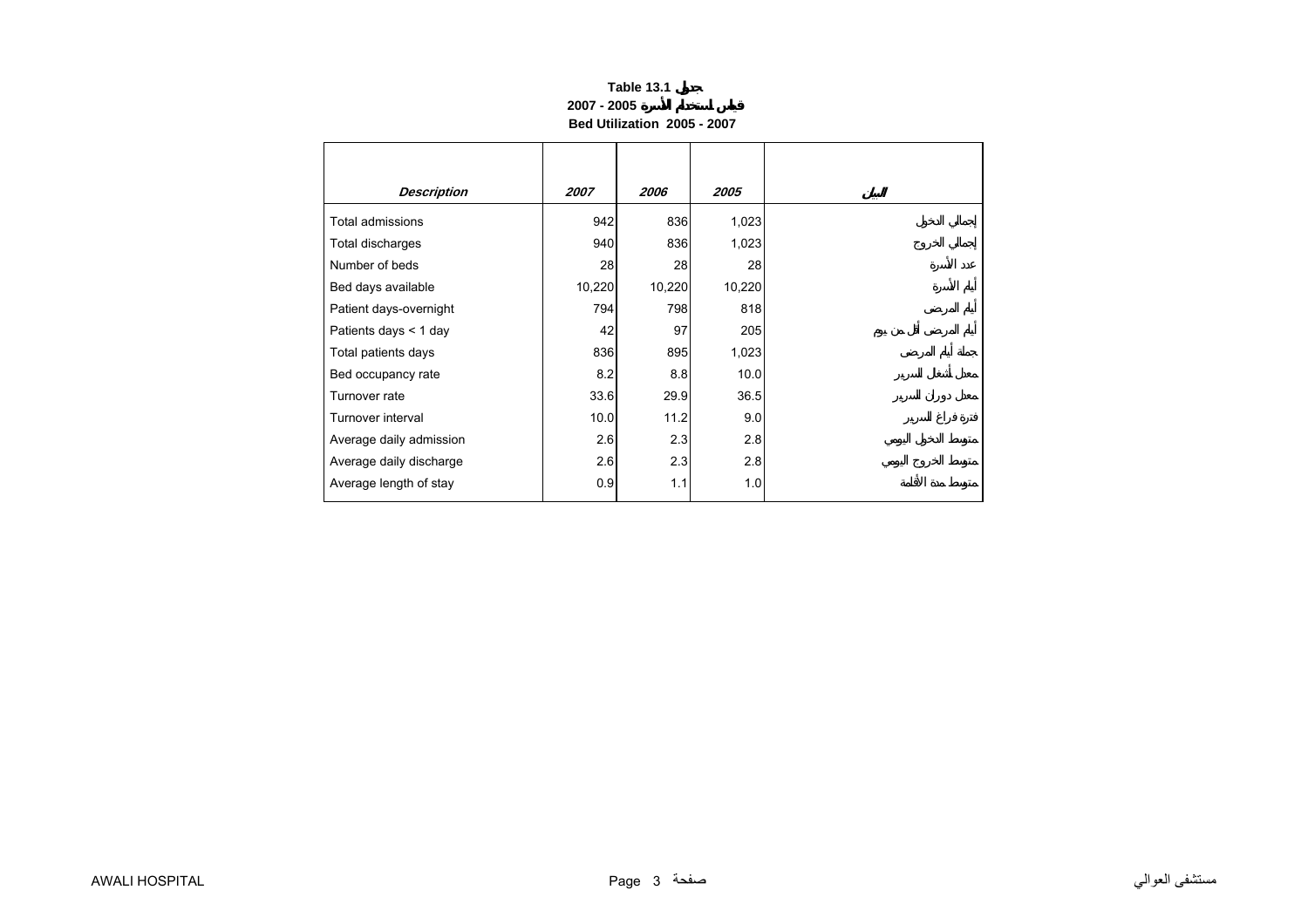**2007**

## **Out-Patient Visits by Department, Nationality and Sex 2007**

<span id="page-2-0"></span>

|                         | <b>Total</b> |        |        | Non-Bahraini |        |             | <b>Bahraini</b> |        |             |  |
|-------------------------|--------------|--------|--------|--------------|--------|-------------|-----------------|--------|-------------|--|
|                         |              |        |        |              |        |             |                 |        |             |  |
|                         |              |        |        |              |        |             |                 |        |             |  |
| <b>Department</b>       | <b>Total</b> | Female | Male   | <b>Total</b> | Female | <b>Male</b> | <b>Total</b>    | Female | <b>Male</b> |  |
| <b>General Practice</b> | 12,517       | 5,087  | 7,430  | 5,043        | 2,963  | 2,080       | 7,474           | 2,124  | 5,350       |  |
| Dental                  | 7,492        | 837    | 6,655  | 1,899        | 276    | 1,623       | 5,593           | 561    | 5,032       |  |
| Medical                 | 3,084        | 101    | 2,983  | 454          | 45     | 409         | 2,630           | 56     | 2,574       |  |
| Obstetrics & Gynecology | 3,655        | 3,655  |        | 2,230        | 2,230  |             | 1,425           | 1,425  |             |  |
| Antenatal               | 1,374        | 1,374  |        | 938          | 938    |             | 436             | 436    |             |  |
| Paediatrics             | 4,571        | 2,466  | 2,105  | 2,653        | 1,634  | 1,019       | 1,918           | 832    | 1,086       |  |
| Surgical                | 2,717        | 969    | 1,748  | 317          | 85     | 232         | 2,400           | 884    | 1,516       |  |
| Ear, Nose & Throat      | 2,261        | 616    | 1,645  | 478          | 289    | 189         | 1,783           | 327    | 1,456       |  |
| <b>Total</b>            | 37,671       | 15,105 | 22,566 | 14,012       | 8,460  | 5,552       | 23,659          | 6,645  | 17,014      |  |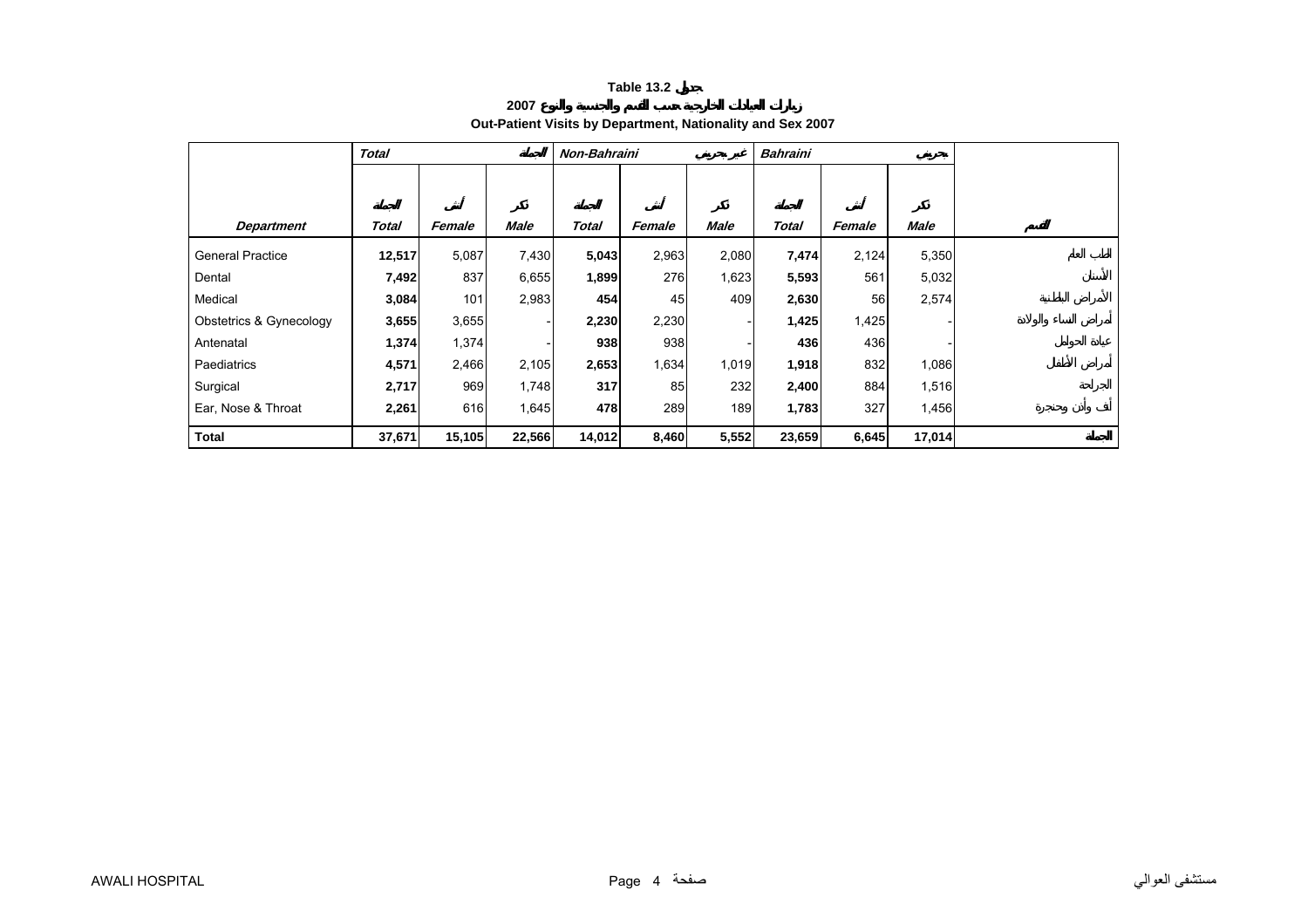<span id="page-3-0"></span>

|                                           | الجعلة<br><b>Total</b> |        | Non-Bahraini |              | غير بحريني | Bahraini |                 | بعريني |      |
|-------------------------------------------|------------------------|--------|--------------|--------------|------------|----------|-----------------|--------|------|
|                                           |                        |        |              |              |            |          |                 |        |      |
|                                           | الجملة                 | أنشى   | تكر          | الجملة       | أننسى      | نكر      | الجملة          | أننسى  | نكر  |
| Category                                  | Total                  | Female | Male         | <b>Total</b> | Female     | Male     | <b>Total</b>    | Female | Male |
| Physicians                                | 18                     |        | 14           | 17           |            | 13       |                 |        |      |
| Dentists                                  |                        |        |              |              |            |          |                 |        |      |
| Pharmacists & Technicians                 |                        | $\sim$ | 2            |              |            |          |                 |        |      |
| Nurses*                                   | 62                     | 51     | 11           | 52           | 51         |          | 10 <sup>1</sup> |        | 10   |
| <b>Practical Nurses</b>                   |                        | ົ      | 6            |              |            |          |                 |        | 6    |
| Dental Hygienists & Technicians           |                        |        |              |              |            |          |                 |        |      |
| Laboratory Technologists & Technicians    |                        |        | 2            | 6            |            |          |                 |        |      |
| Radiographers & Technicians               |                        | ົ      |              |              |            |          |                 |        |      |
| Physiotherapists, Occupational Therapists |                        | ົ      |              |              |            |          |                 |        |      |
| and Technicians                           |                        |        |              |              |            |          |                 |        |      |

## **جدول 13.3 Table القوى العاملة بالمهن الطبية والمساندة حسب الفئة <sup>و</sup> الجنسية <sup>و</sup> النوع <sup>2007</sup> Medical and Allied Health Manpower by Category, Nationality and Sex 2007**

*\* Nurses excluding practical nurses and other grades below staff nurse .* . : *\**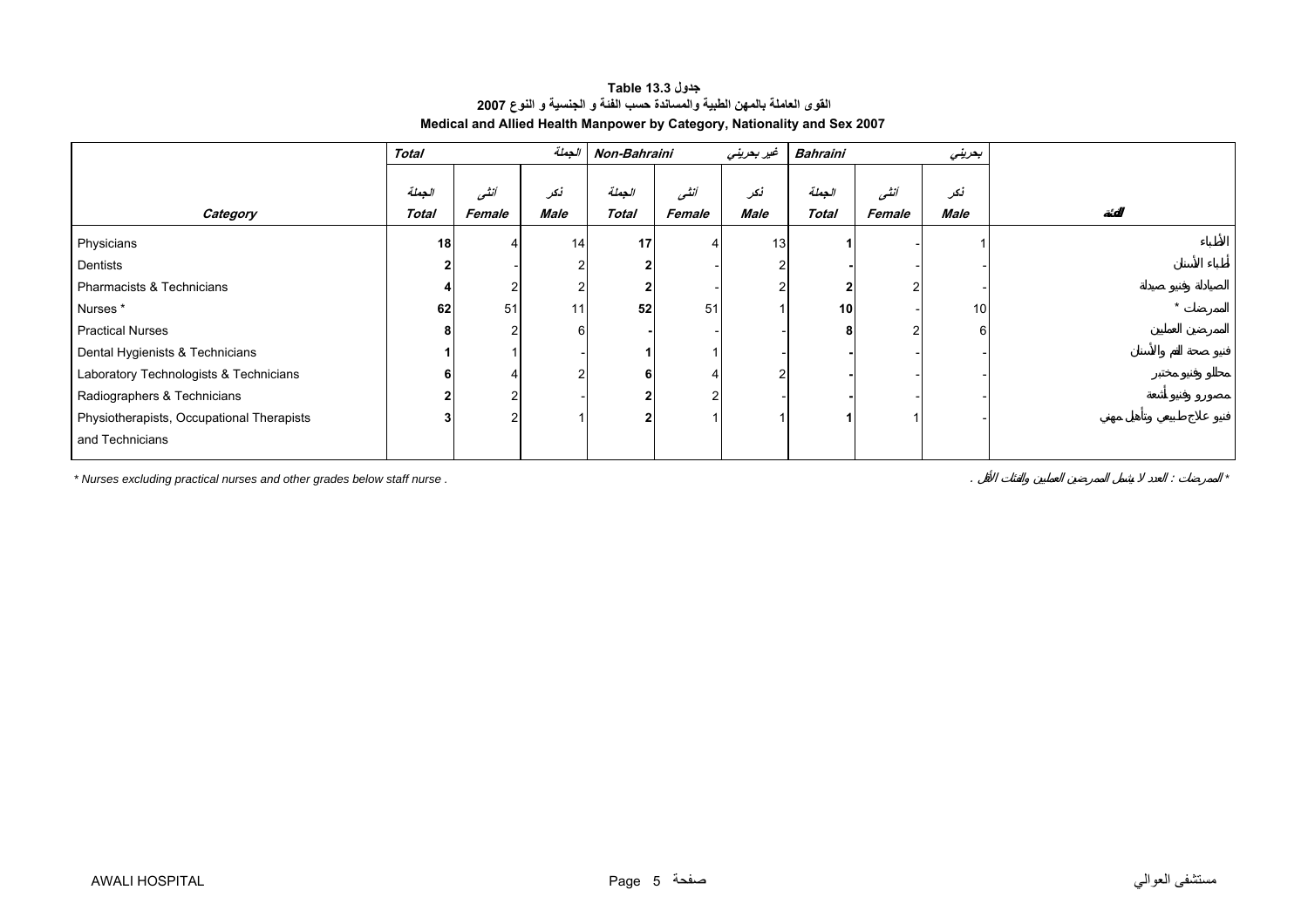**2007 Births by Nationality and Type of Delivery 2007** 

<span id="page-4-0"></span>

|                           |               |               |                   | <b>Live Births</b>   |               |                      |                |   |
|---------------------------|---------------|---------------|-------------------|----------------------|---------------|----------------------|----------------|---|
| <b>Births</b>             |               |               |                   | Premature            |               | <b>Full Term</b>     |                |   |
|                           |               |               |                   |                      |               |                      |                |   |
| Nationality / type        | <b>Total</b>  | <b>Still</b>  | <b>Total Live</b> | <b>Congenital</b>    | <b>Normal</b> | Congenital           | <b>Normal</b>  | Ϊ |
| of delivery               | <b>Births</b> | <b>Births</b> | <b>Births</b>     | <b>Abnormalities</b> |               | <b>Abnormalities</b> |                |   |
| <b>Bahraini</b>           |               |               |                   |                      |               |                      |                |   |
| Normal Delivery           |               |               |                   |                      |               |                      |                |   |
| Vertex                    | 31            |               | 31                |                      |               |                      | 31             |   |
| <b>Breech</b>             |               |               |                   |                      |               |                      |                |   |
| <b>Assisted Delivery</b>  |               |               |                   |                      |               |                      |                |   |
| Vacuum                    | 2             |               | 2                 |                      |               |                      | $\overline{c}$ |   |
| Forceps                   |               |               |                   |                      |               |                      |                |   |
| Caesarian section         | 26            |               | 26                |                      |               |                      | 26             |   |
| <b>Total Bahraini</b>     | 59            |               | 59                |                      |               |                      | 59             |   |
|                           |               |               |                   |                      |               |                      |                |   |
| Non-Bahraini              |               |               |                   |                      |               |                      |                |   |
| Normal Delivery           |               |               |                   |                      |               |                      |                |   |
| Vertex                    | 32            |               | 32                |                      |               |                      | 32             |   |
| <b>Breech</b>             |               |               |                   |                      |               |                      |                |   |
| <b>Assisted Delivery</b>  |               |               |                   |                      |               |                      |                |   |
| Vacuum                    | 4             |               | 4                 |                      |               |                      | 4              |   |
| Forceps                   |               |               |                   |                      |               |                      |                |   |
| Caesarian section         | 30            |               | 30                |                      |               |                      | 30             |   |
|                           |               |               |                   |                      |               |                      |                |   |
| <b>Total Non-Bahraini</b> | 66            |               | 66                |                      |               |                      | 66             |   |
| <b>Grand Total</b>        | 125           |               | 125               |                      |               |                      | 125            |   |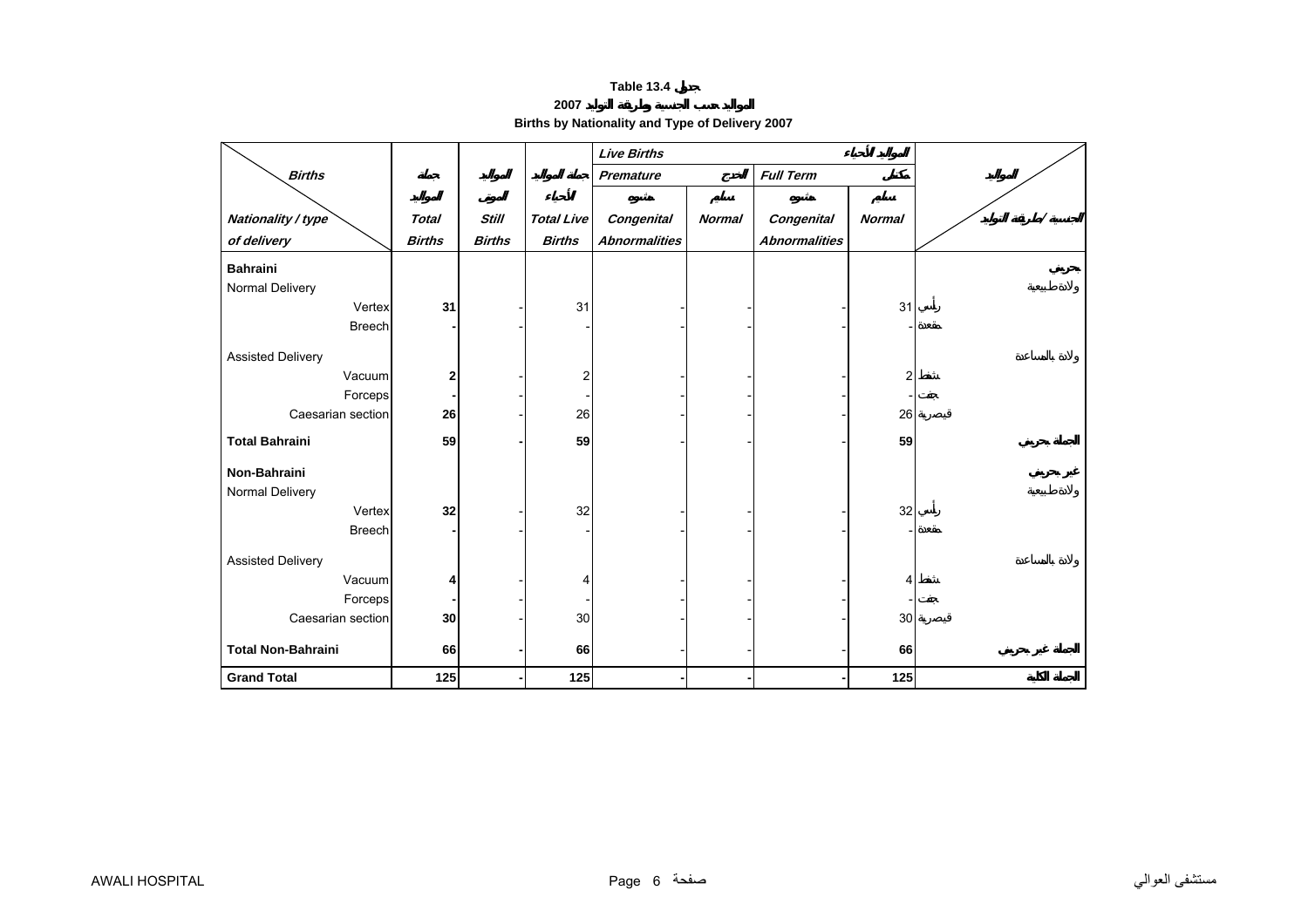## **2007**

## **Major and Minor Operations by Department 2007**

<span id="page-5-0"></span>

|                        | Procedure Type |              |       |
|------------------------|----------------|--------------|-------|
|                        |                |              |       |
|                        |                |              |       |
| <b>Department</b>      | <b>Total</b>   | <b>Minor</b> | Major |
| General Surgery        | 303            | 279          | 24    |
| Orthopedics & Fracture | 4              | 4            |       |
| Paediatrics            |                |              |       |
| Ear, Nose & Throat     | 183            | 174          | 9     |
| Gynecology             | 62             | 56           | 6     |
| Obstetrics             | 62             | 6            | 56    |
| Dental                 | 3              | 3            |       |
| Endoscopies            | 124            | 124          |       |
| Others                 | 63             | 63           |       |
| <b>Total</b>           | 804            | 709          | 95    |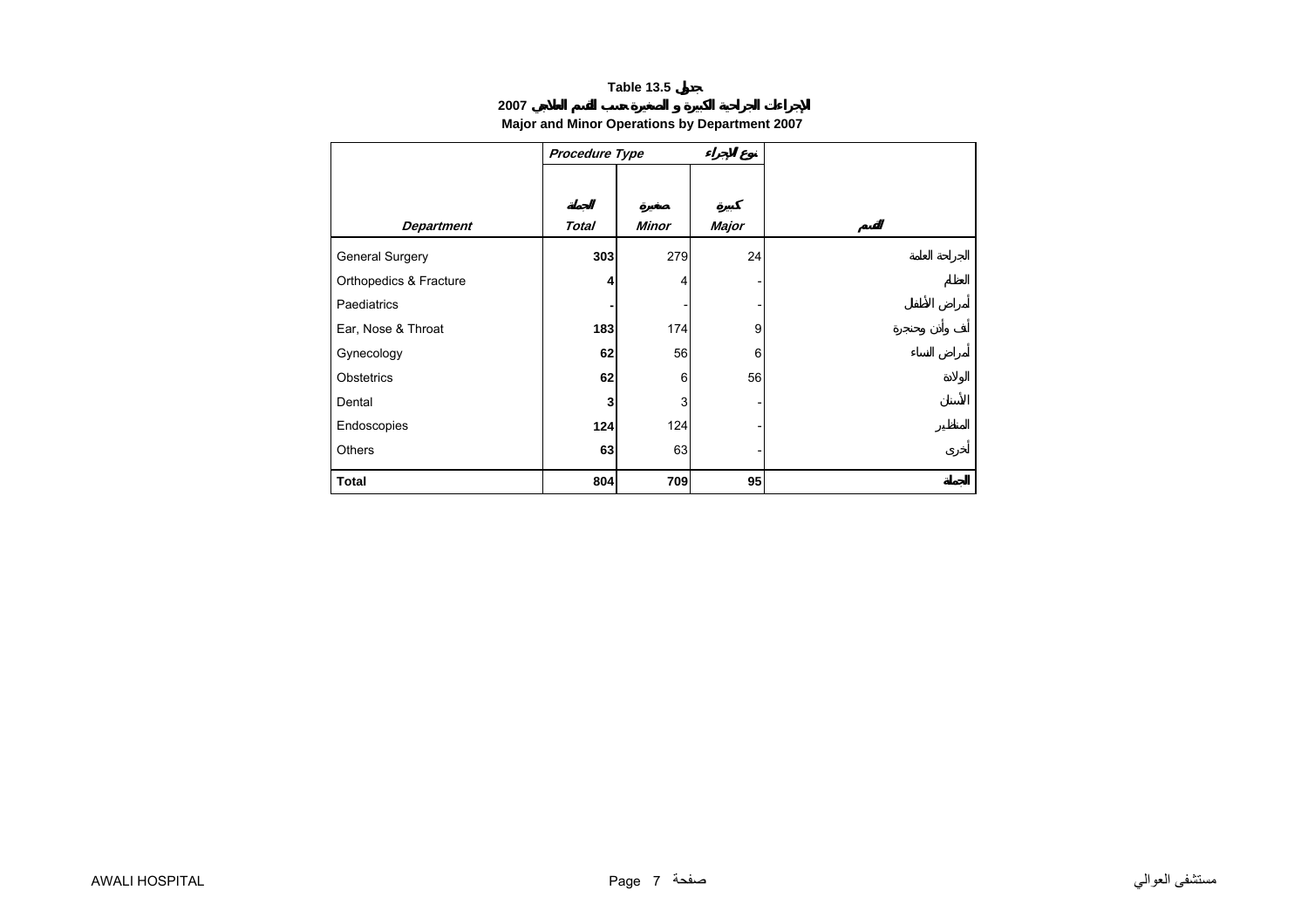**2007**

## **Dental Treatment by Type of Treatment, Nationality and Sex 2007**

<span id="page-6-0"></span>

|                          | <b>Total</b> |        |             |              | <b>Bahraini</b><br>Non-Bahraini |       |              |        |             |  |
|--------------------------|--------------|--------|-------------|--------------|---------------------------------|-------|--------------|--------|-------------|--|
|                          |              |        |             |              |                                 |       |              |        |             |  |
|                          |              |        |             |              |                                 |       |              |        |             |  |
| <b>Type of Treatment</b> | Total        | Female | <b>Male</b> | <b>Total</b> | Female                          | Male  | <b>Total</b> | Female | <b>Male</b> |  |
| General treatment        | 11,586       | 2,936  | 8,650       | 3,895        | 1,323                           | 2,572 | 7,691        | 1,613  | 6,078       |  |
| Gum treatment            | 262          | 89     | 173         | 99           | 41                              | 58    | 163          | 48     | 115         |  |
| Nerve                    | 737          | 108    | 629         | 285          | 65                              | 220   | 452          | 43     | 409         |  |
| Surgical treatment       | 495          | 80     | 415         | 144          | 30                              | 114   | 351          | 50     | 301         |  |
| Filling                  | 1,878        | 421    | 1,457       | 663          | 181                             | 482   | 1,215        | 240    | 975         |  |
| Extraction               | 126          | 29     | 97          | 44           | 16                              | 28    | 82           | 13     | 69          |  |
| Denture                  | 3            |        | 2           | 3            |                                 | 2     |              |        |             |  |
| Orthodontics             |              |        |             |              |                                 |       |              |        |             |  |
| <b>Total</b>             | 15,087       | 3,664  | 11,423      | 5,133        | 1,657                           | 3,476 | 9,954        | 2,007  | 7,947       |  |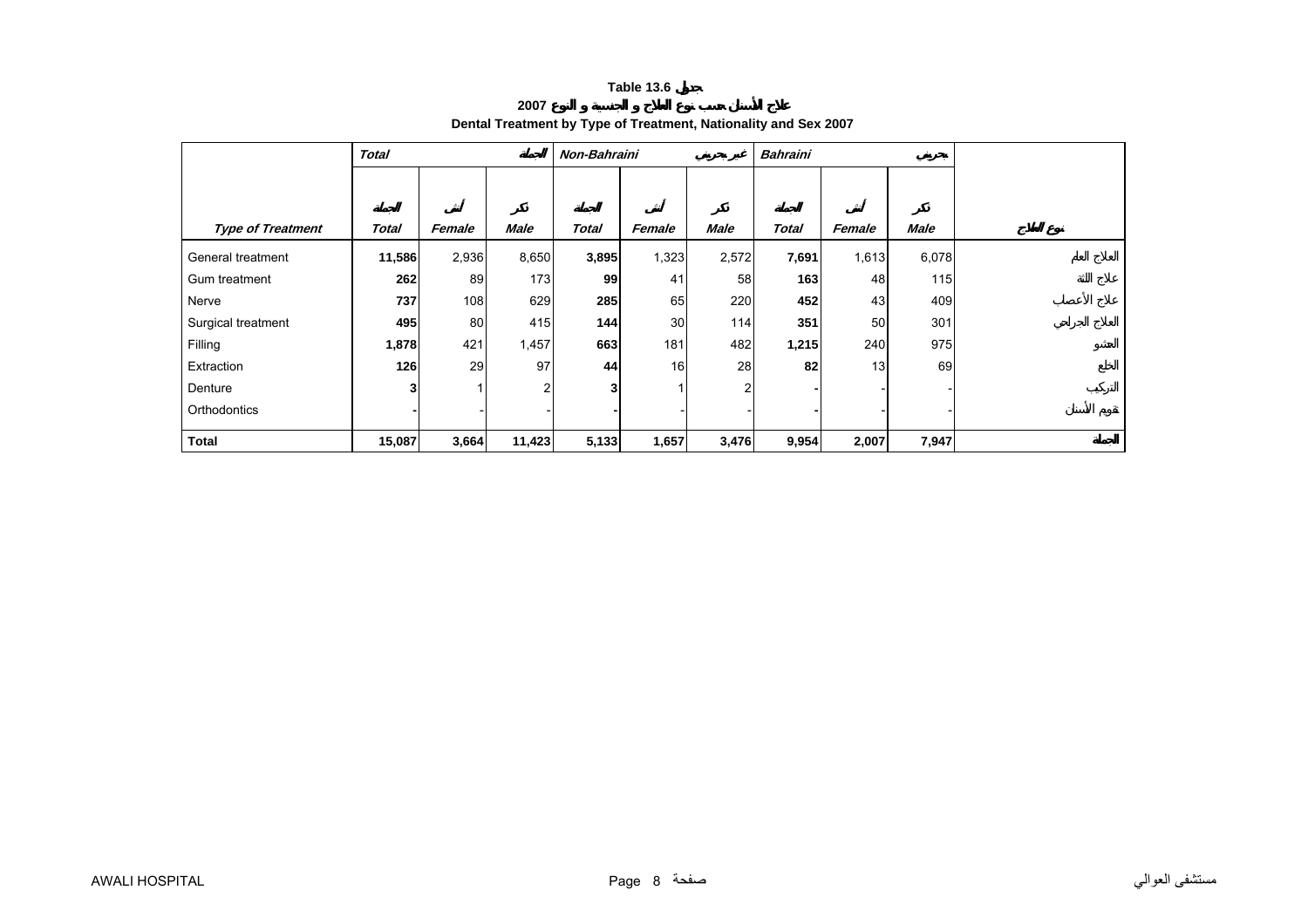#### **2007**

**Immunization by Type of Vaccine, Age Groups and Nationality 2007** 

<span id="page-7-0"></span>

|              | <b>Total</b>            |                 |                | $2 - 5$ years           |                         |              | $1 - 2$ years |                   |              | Below 1 year            |                 |                                   |  |
|--------------|-------------------------|-----------------|----------------|-------------------------|-------------------------|--------------|---------------|-------------------|--------------|-------------------------|-----------------|-----------------------------------|--|
|              |                         |                 |                |                         |                         |              |               |                   |              |                         |                 |                                   |  |
| <b>Total</b> | Non-<br><b>Bahraini</b> | <b>Bahraini</b> | <b>Total</b>   | Non-<br><b>Bahraini</b> | Bahraini                | <b>Total</b> | Non-          | Bahraini Bahraini | <b>Total</b> | Non-<br><b>Bahraini</b> | <b>Bahraini</b> | Type of vaccine                   |  |
|              |                         |                 |                |                         |                         |              |               |                   |              |                         |                 | 1()<br><b>Hepatitis B/DPT/HIB</b> |  |
|              |                         |                 |                |                         |                         |              |               |                   |              |                         |                 | ( )                               |  |
| 459          | 248                     | 211             | 3              | $\overline{2}$          | 1                       |              |               |                   | 456          | 246                     | 210             | Dose 1                            |  |
| 479          | 244                     | 235             | 8              |                         | 4                       | 6            | 3             | 3                 | 465          | 237                     | 228             | Dose 2                            |  |
| 441          | 224                     | 217             | $\overline{7}$ | 5                       | $\overline{\mathbf{c}}$ | Δ            |               |                   | 430          | 219                     | 211             | Dose 3                            |  |
| 388          | 198                     | 190             | 48             | 24                      | 24                      | 340          | 174           | 166               | <b>NA</b>    | <b>NA</b>               | <b>NA</b>       | Booster 1 dose                    |  |
| 107          | 58                      | 49              | 107            | 58                      | 49                      |              |               |                   | <b>NA</b>    | <b>NA</b>               | <b>NA</b>       | Booster 2 dose                    |  |
|              |                         |                 |                |                         |                         |              |               |                   |              |                         |                 | Poliomyelitis                     |  |
| 153          | 83                      | 70              | 1              |                         |                         | <b>NA</b>    | <b>NA</b>     | <b>NA</b>         | 152          | 82                      | 70              | Dose 1                            |  |
| 156          | 79                      | 77              |                |                         |                         |              |               |                   | 155          | 79                      | 76              | Dose 2                            |  |
| 144          | 75                      | 69              | 1              |                         |                         |              |               |                   | 142          | 73                      | 69              | Dose 3                            |  |
| 130          | 72                      | 58              | 15             | 12                      | 3                       | 115          | 60            | 55                | <b>NA</b>    | <b>NA</b>               | <b>NA</b>       | Booster 1 dose                    |  |
| 124          | 52                      | 72              | 124            | 52                      | 72                      | <b>NA</b>    | <b>NA</b>     | <b>NA</b>         | <b>NA</b>    | <b>NA</b>               | <b>NA</b>       | Booster 2 dose                    |  |
|              |                         |                 |                |                         |                         |              |               |                   |              |                         |                 |                                   |  |
|              |                         |                 |                |                         |                         |              |               |                   |              |                         |                 | Mumps, Measles, Rubella           |  |
| 117          | 57                      | 60              | 9              | 3                       | 6                       | 108          | 54            | 54                | <b>NA</b>    | <b>NA</b>               | <b>NA</b>       | Dose 1                            |  |
| 88           | 43                      | 45              | 88             | 43                      | 45                      | <b>NA</b>    | <b>NA</b>     | <b>NA</b>         | <b>NA</b>    | <b>NA</b>               | <b>NA</b>       | Dose 2                            |  |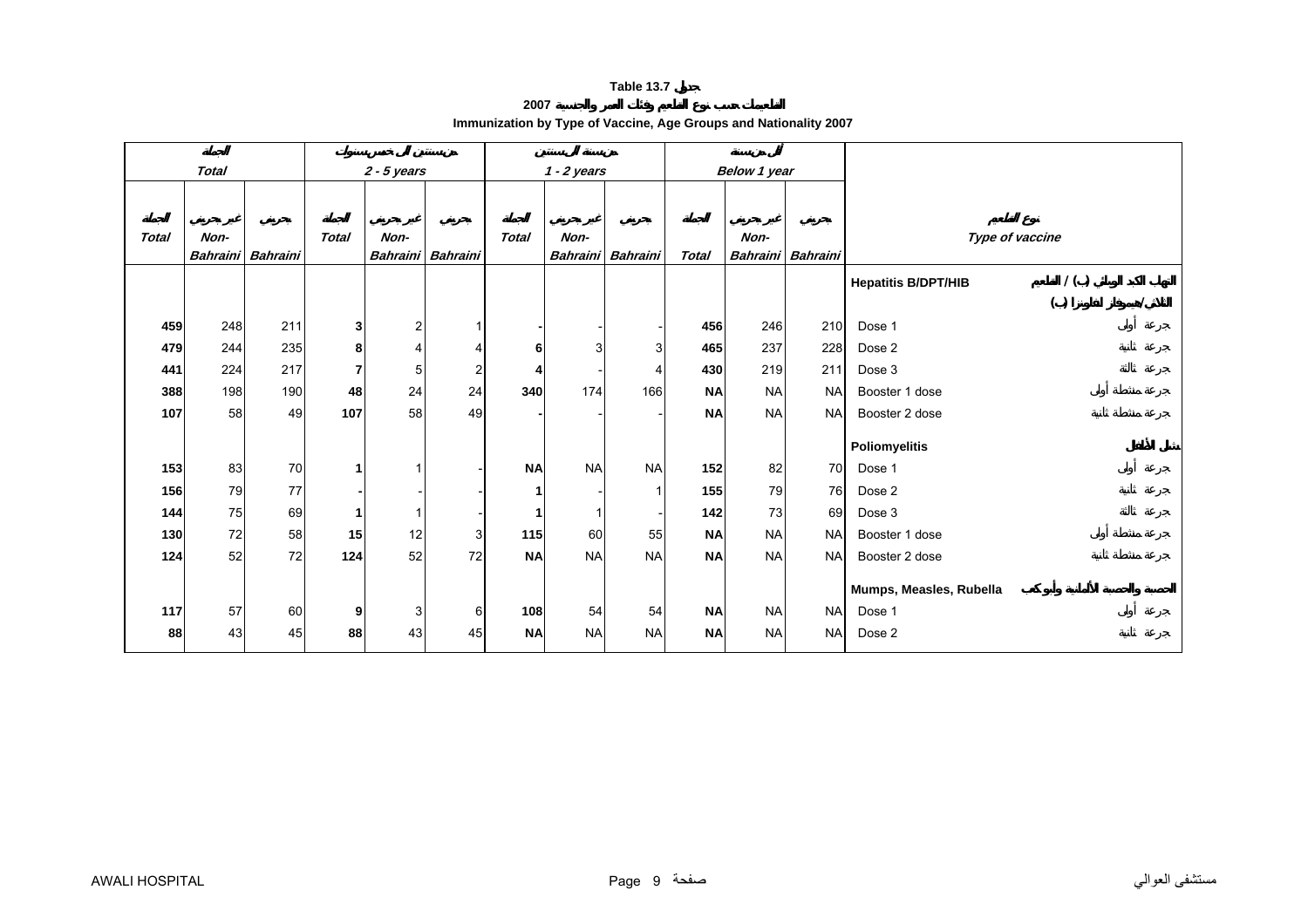**2007 - 2005**

# **Laboratory Tests by Type of Test 2005 - 2007**

<span id="page-8-0"></span>

| <b>Type of Test</b>         | 2007   | 2006   | 2005   |
|-----------------------------|--------|--------|--------|
| Clinical chemistry of blood | 60,050 | 45,758 | 41,476 |
| Microbiology                | 6,005  | 5,378  | 5,637  |
| Serology & immunology       | 6,339  | 6,278  | 7,250  |
| Mycology & parasitology     | 7,461  | 6,223  | 6,997  |
| Other laboratories tests    | 2,579  | 2,238  | 2,756  |
| <b>Total</b>                | 82,434 | 65,875 | 64,116 |

## **Table 13.9**

**2007 - 2005**

## **Radiology Procedures by Type of Procedure 2005 - 2007**

| <b>Type of Procedure</b>        | 2007  | 2006  | 2005  |
|---------------------------------|-------|-------|-------|
| Plain & general radiography     | 4,479 | 4,231 | 4,581 |
| Radiography with contrast media | 39    | 36    | 52    |
| <b>Total</b>                    | 4,518 | 4,267 | 4,633 |